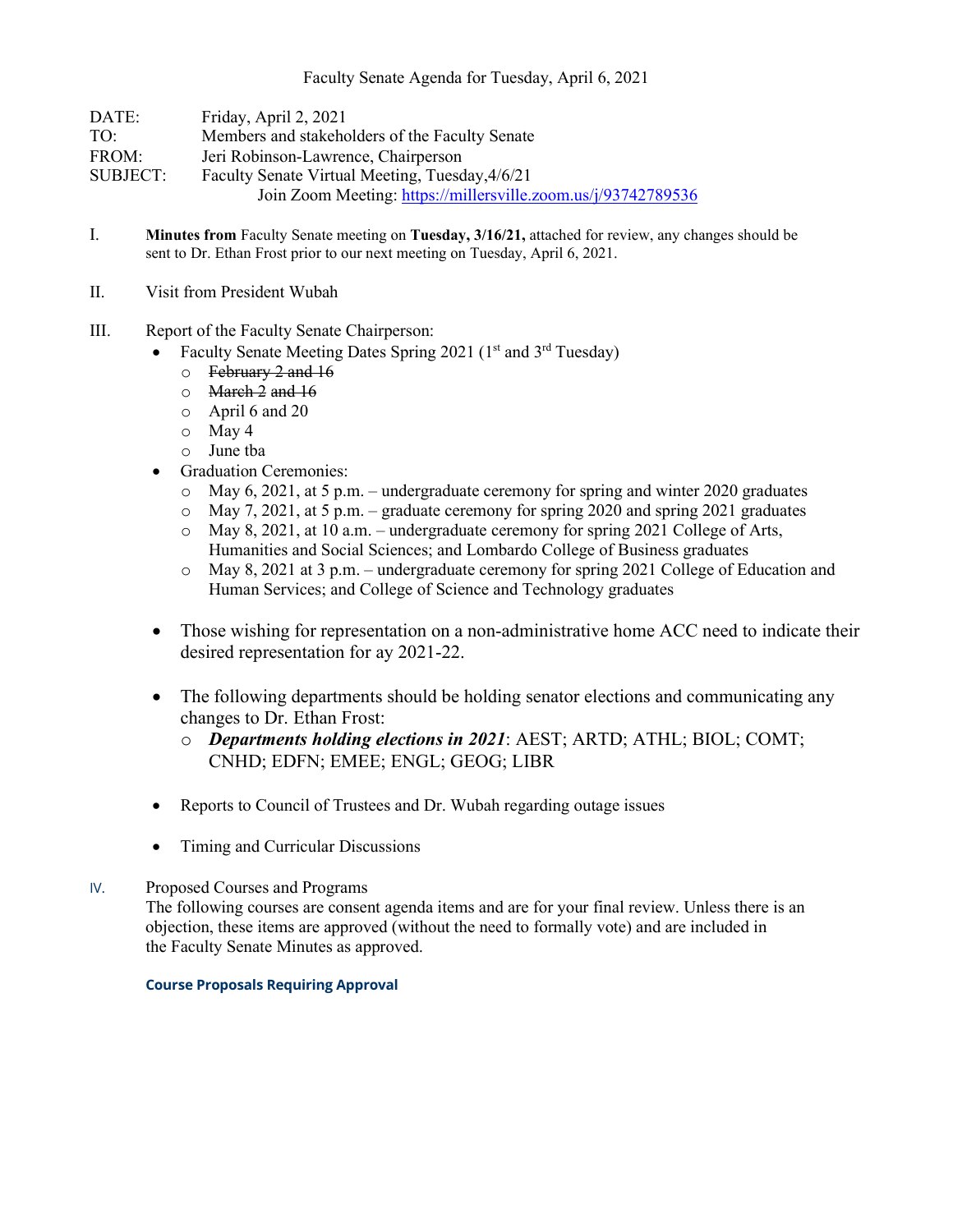| <b>Title</b>                                    | <b>Course Title</b>                                                                         | <b>Last Page</b><br><b>Update</b>                | <b>Current</b><br><b>State</b> | Last<br><b>Approval</b><br>On | <b>Decanal</b><br><b>Analysis</b><br><b>Uploaded?</b> | <b>Degree Type</b> |
|-------------------------------------------------|---------------------------------------------------------------------------------------------|--------------------------------------------------|--------------------------------|-------------------------------|-------------------------------------------------------|--------------------|
| <b>Title</b>                                    | <b>Course Title</b>                                                                         | <b>Last Page</b><br><b>Update</b>                | <b>Current</b><br><b>State</b> | Last<br><b>Approval</b><br>On | <b>Decanal</b><br><b>Analysis</b><br><b>Uploaded?</b> | <b>Degree Type</b> |
| <b>SOWK</b><br>Course<br>Change<br>Proposal 046 | Human Behavior<br>in the Social<br>Environment I                                            | on 03-31-<br>2021,<br>by Lauren<br><b>Kaiser</b> | Faculty<br>Senate              | 03-31-2021                    | <b>No</b>                                             | Graduate           |
| <b>NURS Course</b><br>Change<br>Proposal 078    | 12                                                                                          | on 03-31-<br>2021,<br>by James<br><b>Delle</b>   | Faculty<br>Senate              | 03-31-2021                    | Yes                                                   | Graduate           |
| <b>NURS Course</b><br>Change<br>Proposal 077    | <b>Scholarly Project</b><br>Design Seminar                                                  | on 03-31-<br>2021,<br>by James<br><b>Delle</b>   | Faculty<br>Senate              | 03-31-2021                    | Yes                                                   | Graduate           |
| <b>NURS Course</b><br>Change<br>Proposal 066    | <b>Scholarly Project</b><br>Implementation<br>Seminar                                       | on 03-29-<br>2021,<br>by Tiffany<br>Wright       | Faculty<br>Senate              | 03-31-2021                    | Yes                                                   | Graduate           |
| <b>NURS Course</b><br>Change<br>Proposal 055    | Role<br>Development<br>&Theoretical<br>Foundation of<br>Advanced<br><b>Nursing Practice</b> | on 03-29-<br>2021,<br>by James<br><b>Delle</b>   | Faculty<br>Senate              | 03-31-2021                    | Yes                                                   | Graduate           |
| <b>NURS Course</b><br>Change<br>Proposal 056    | Advanced<br><b>Nursing Practice</b><br>Professional<br><b>Issues and Health</b><br>Policy   | on 03-29-<br>2021,<br>by James<br><b>Delle</b>   | Faculty<br>Senate              | 03-31-2021                    | Yes                                                   | Graduate           |
| <b>NURS Course</b><br>Change<br>Proposal 057    | Advanced<br><b>Practice Nursing:</b><br>Transformational<br>Leadership                      | on 03-29-<br>2021,<br>by James<br><b>Delle</b>   | Faculty<br>Senate              | 03-31-2021                    | Yes                                                   | Graduate           |
| <b>NURS Course</b><br>Change<br>Proposal 058    | Health Policy &<br>Healthcare<br>Economics                                                  | on 03-29-<br>2021,<br>by James<br><b>Delle</b>   | Faculty<br>Senate              | 03-31-2021                    | Yes                                                   | Graduate           |
| <b>NURS Course</b><br>Change<br>Proposal 064    | Epidemiology and<br><b>Health Promotion</b>                                                 | on 03-29-<br>2021,<br>by James<br><b>Delle</b>   | Faculty<br>Senate              | 03-31-2021                    | Yes                                                   | Graduate           |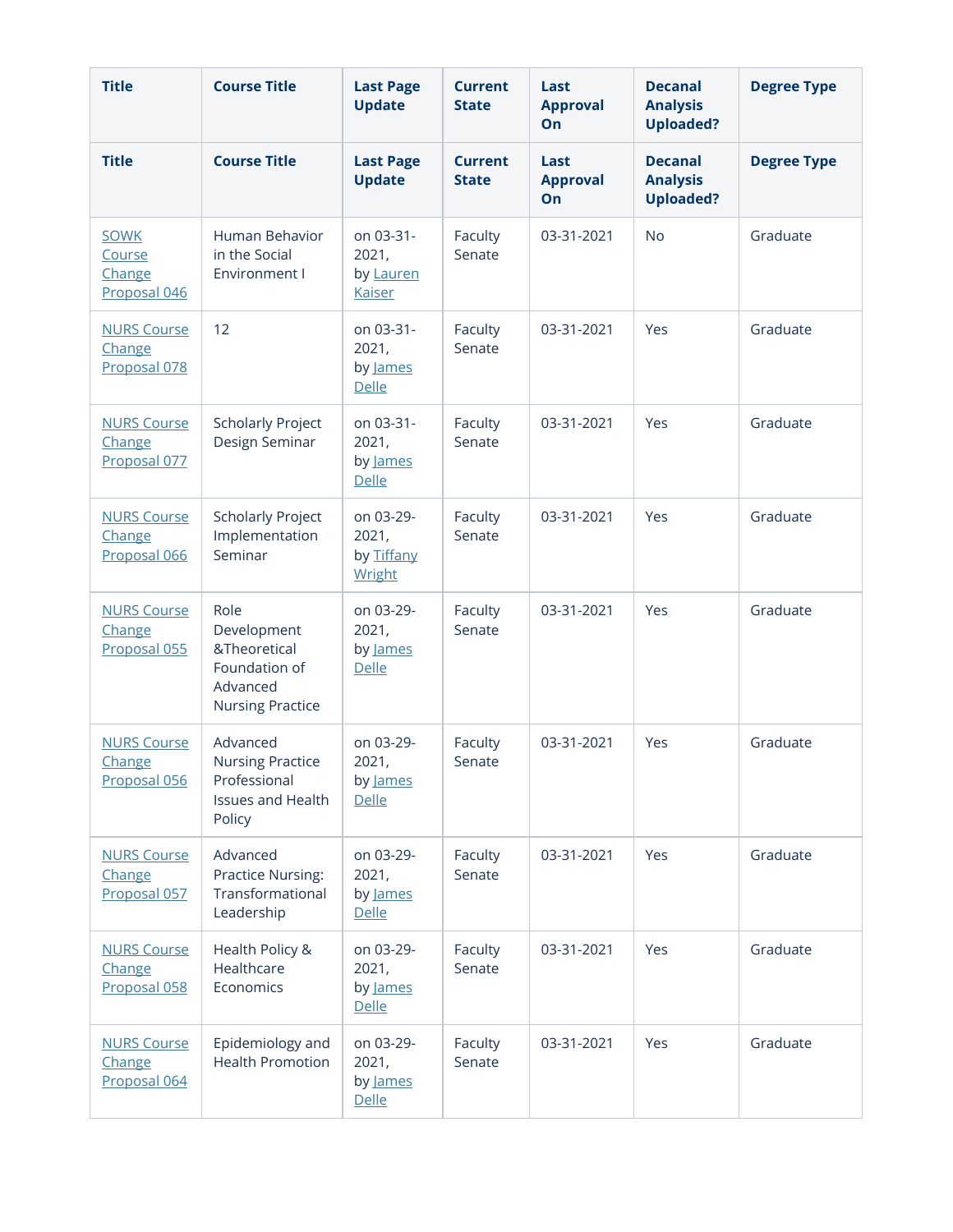| <b>Title</b>                                    | <b>Course Title</b>                                           | <b>Last Page</b><br><b>Update</b>                | <b>Current</b><br><b>State</b> | Last<br><b>Approval</b><br>On | <b>Decanal</b><br><b>Analysis</b><br><b>Uploaded?</b> | <b>Degree Type</b> |
|-------------------------------------------------|---------------------------------------------------------------|--------------------------------------------------|--------------------------------|-------------------------------|-------------------------------------------------------|--------------------|
| <b>Title</b>                                    | <b>Course Title</b>                                           | <b>Last Page</b><br><b>Update</b>                | <b>Current</b><br><b>State</b> | Last<br><b>Approval</b><br>On | <b>Decanal</b><br><b>Analysis</b><br><b>Uploaded?</b> | <b>Degree Type</b> |
| <b>NURS Course</b><br>Change<br>Proposal 065    | Informatics and<br>Data<br>Management                         | on 03-29-<br>2021,<br>by James<br><b>Delle</b>   | Faculty<br>Senate              | 03-31-2021                    | Yes                                                   | Graduate           |
| <b>NURS Course</b><br>Change<br>Proposal 067    | Complex Health<br>Care Systems                                | on 03-29-<br>2021,<br>by James<br><b>Delle</b>   | Faculty<br>Senate              | 03-31-2021                    | Yes                                                   | Graduate           |
| <b>NURS Course</b><br>Change<br>Proposal 068    | Evidence-Based<br>Practice: Models<br>and Applied<br>Research | on 03-29-<br>2021,<br>by James<br><b>Delle</b>   | Faculty<br>Senate              | 03-31-2021                    | Yes                                                   | Graduate           |
| <b>NURS Course</b><br>Change<br>Proposal 069    | Transforming<br>Healthcare                                    | on 03-29-<br>2021,<br>by James<br><b>Delle</b>   | Faculty<br>Senate              | 03-31-2021                    | Yes                                                   | Graduate           |
| <b>NURS Course</b><br>Change<br>Proposal 070    | <b>Scholarly Project</b><br>Evaluation<br>Seminar             | on 03-29-<br>2021,<br>by James<br><b>Delle</b>   | Faculty<br>Senate              | 03-31-2021                    | Yes                                                   | Graduate           |
| <b>EDFN Course</b><br>Change<br>Proposal 053    | Administrative<br>Aspects of<br>Supervision                   | on 03-29-<br>2021,<br>by James<br>Delle          | Faculty<br>Senate              | 03-31-2021                    | <b>No</b>                                             | Graduate           |
| <b>EDFN Course</b><br>Change<br>Proposal 055    | Social<br>Foundations of<br>Modern<br>Education               | on 03-29-<br>2021,<br>by James<br>Delle          | Faculty<br>Senate              | 03-31-2021                    | <b>No</b>                                             | Graduate           |
| <b>WSSD</b><br>Course<br>Change<br>Proposal 054 | Campus<br>Recreation<br>Program                               | on 03-29-<br>2021,<br>by James<br>Delle          | Faculty<br>Senate              | 03-31-2021                    | <b>No</b>                                             | Graduate           |
| <b>WSSD</b><br>Course<br>Change<br>Proposal 052 | <b>Sport Finance</b>                                          | on 03-29-<br>2021,<br>by James<br><b>Delle</b>   | Faculty<br>Senate              | 03-31-2021                    | <b>No</b>                                             | Graduate           |
| <b>SOWK</b><br>Course<br>Change<br>Proposal 052 | Micro/Mezzo<br>Social Work<br>Practice                        | on 03-25-<br>2021,<br>by Lauren<br><b>Kaiser</b> | Faculty<br>Senate              | 03-31-2021                    | <b>No</b>                                             | Graduate           |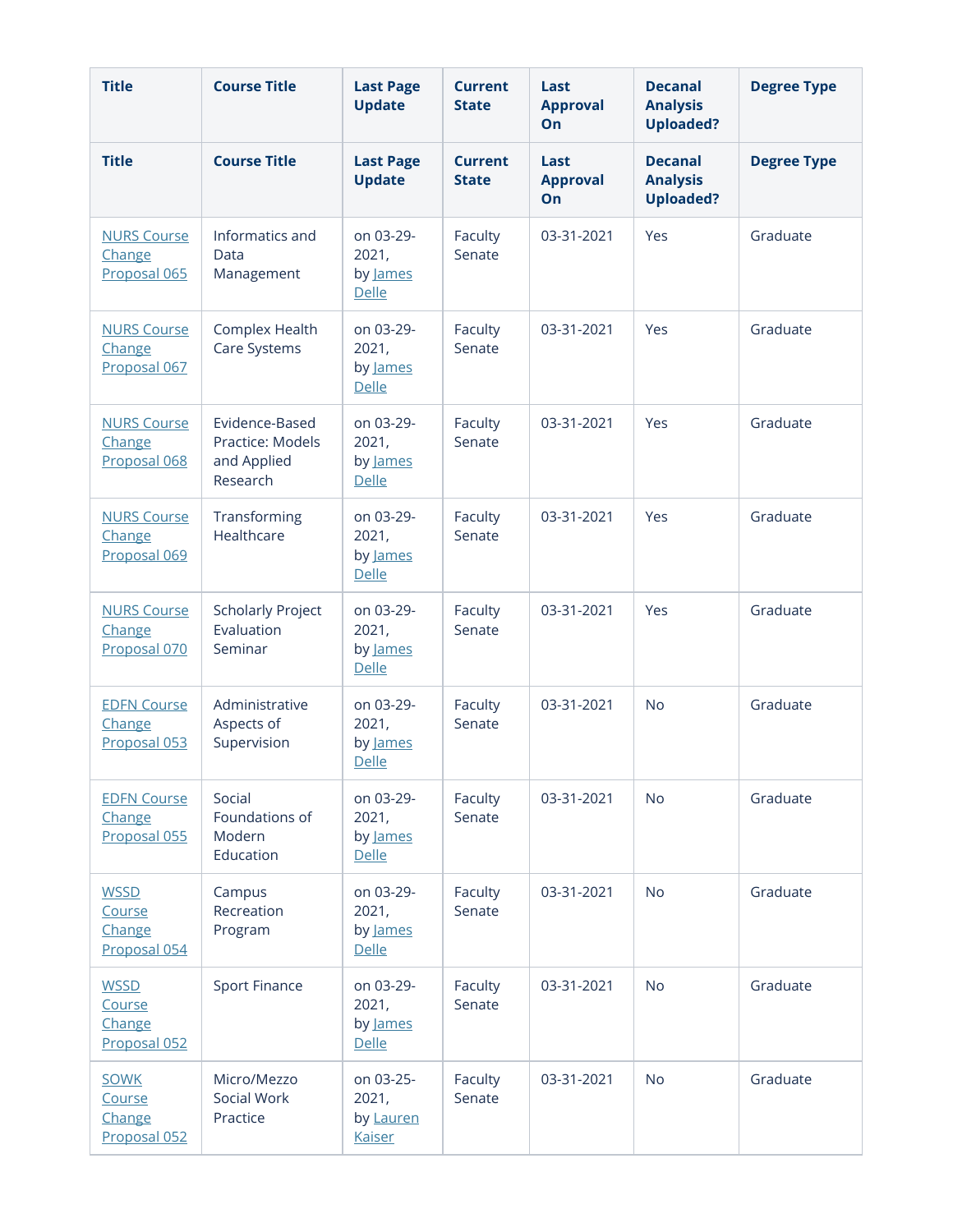| <b>Title</b>                                    | <b>Course Title</b>                                                           | <b>Last Page</b><br><b>Update</b>                  | <b>Current</b><br><b>State</b> | Last<br><b>Approval</b><br>On | <b>Decanal</b><br><b>Analysis</b><br><b>Uploaded?</b> | <b>Degree Type</b> |
|-------------------------------------------------|-------------------------------------------------------------------------------|----------------------------------------------------|--------------------------------|-------------------------------|-------------------------------------------------------|--------------------|
| <b>Title</b>                                    | <b>Course Title</b>                                                           | <b>Last Page</b><br><b>Update</b>                  | <b>Current</b><br><b>State</b> | Last<br><b>Approval</b><br>On | <b>Decanal</b><br><b>Analysis</b><br><b>Uploaded?</b> | <b>Degree Type</b> |
| <b>SOWK</b><br>Course<br>Change<br>Proposal 056 | Integrative<br>Seminar                                                        | on 03-25-<br>2021,<br>by Lauren<br><b>Kaiser</b>   | Faculty<br>Senate              | 03-31-2021                    | <b>No</b>                                             | Graduate           |
| <b>SOWK</b><br>Course<br>Change<br>Proposal 061 | Advanced<br>Research<br>Methods                                               | on 03-25-<br>2021,<br>by Lauren<br><b>Kaiser</b>   | Faculty<br>Senate              | 03-31-2021                    | <b>No</b>                                             | Graduate           |
| <b>SOWK</b><br>Course<br>Change<br>Proposal 051 | Social Welfare<br>Policy                                                      | on 03-25-<br>2021,<br>by Lauren<br><b>Kaiser</b>   | Faculty<br>Senate              | 03-31-2021                    | <b>No</b>                                             | Graduate           |
| <b>SOWK</b><br>Course<br>Change<br>Proposal 059 | <b>Advanced Social</b><br><b>Work Practice</b><br>with Groups and<br>Families | on 03-25-<br>2021,<br>by Lauren<br><b>Kaiser</b>   | Faculty<br>Senate              | 03-31-2021                    | <b>No</b>                                             | Graduate           |
| <b>SOWK</b><br>Course<br>Change<br>Proposal 047 | Human Behavior<br>in the Social<br><b>Environment II</b>                      | on 03-25-<br>2021,<br>by Lauren<br><b>Kaiser</b>   | Faculty<br>Senate              | 03-31-2021                    | <b>No</b>                                             | Graduate           |
| <b>ENGL Course</b><br>Change<br>Proposal 127    | Editing for<br>Publication                                                    | on 03-23-<br>2021,<br>by Oliver<br>Dreon           | Faculty<br>Senate              | 03-23-2021                    | Yes                                                   | Undergraduate      |
| <b>CSCI Course</b><br>Change<br>Proposal 057    | <b>IT Project</b><br>Management                                               | on 03-23-<br>2021,<br>by Betty-Jo<br><b>Bowers</b> | Faculty<br>Senate              | 03-23-2021                    | Yes                                                   | Undergraduate      |
| <b>ESCI Course</b><br>Change<br>Proposal 076    | Sedimentation<br>and Stratigraphy                                             | on 03-23-<br>2021,<br>by Oliver<br>Dreon           | Faculty<br>Senate              | 03-23-2021                    | Yes                                                   | Undergraduate      |
| <b>ESCI Course</b><br>Change<br>Proposal 103    | Structural<br>Geology                                                         | on 03-23-<br>2021,<br>by Oliver<br>Dreon           | Faculty<br>Senate              | 03-23-2021                    | Yes                                                   | Undergraduate      |
| <b>EDFN Course</b><br>Change<br>Proposal 052    | Research in<br>Educational<br>Leadership II                                   | on 03-22-<br>2021,<br>by James<br><b>Delle</b>     | Faculty<br>Senate              | 03-31-2021                    | <b>No</b>                                             | Graduate           |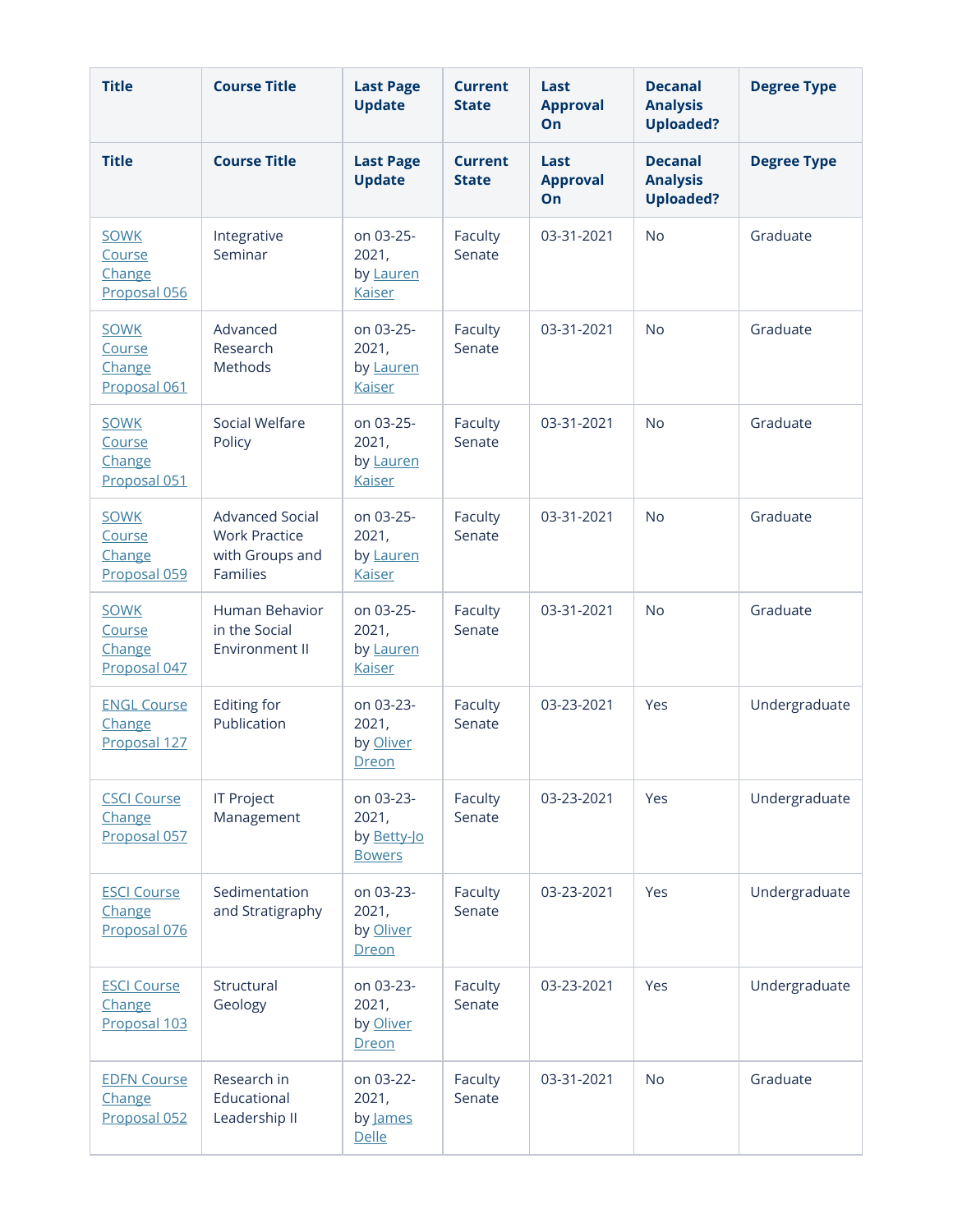| <b>Title</b>                                        | <b>Course Title</b>                                         | <b>Last Page</b><br><b>Update</b>                  | <b>Current</b><br><b>State</b> | Last<br><b>Approval</b><br>On | <b>Decanal</b><br><b>Analysis</b><br><b>Uploaded?</b> | <b>Degree Type</b> |
|-----------------------------------------------------|-------------------------------------------------------------|----------------------------------------------------|--------------------------------|-------------------------------|-------------------------------------------------------|--------------------|
| <b>Title</b>                                        | <b>Course Title</b>                                         | <b>Last Page</b><br><b>Update</b>                  | <b>Current</b><br><b>State</b> | Last<br><b>Approval</b><br>On | <b>Decanal</b><br><b>Analysis</b><br><b>Uploaded?</b> | <b>Degree Type</b> |
| <b>SOWK</b><br>Course<br>Change<br>Proposal 068     | Social Work<br>Administration<br>and Supervision            | on 03-22-<br>2021,<br>by James<br><b>Delle</b>     | Faculty<br>Senate              | 03-31-2021                    | <b>No</b>                                             | Graduate           |
| <b>HIST Course</b><br>Change<br>Proposal 040        | Topics in<br>European History                               | on 03-12-<br>2021,<br>by Tiffany<br>Wright         | Faculty<br>Senate              | 03-12-2021                    | Yes                                                   | Graduate           |
| <b>SOWK</b><br>Course<br>Change<br>Proposal 048     | Macro Social<br><b>Work Practice</b>                        | on 02-26-<br>2021,<br>by Lauren<br><b>Kaiser</b>   | Faculty<br>Senate              | 03-31-2021                    | <b>No</b>                                             | Graduate           |
| <b>ESCI Course</b><br>Change<br>Proposal 095        | Biological<br>Oceanography                                  | on 02-23-<br>2021,<br>by Betty-Jo<br><b>Bowers</b> | Faculty<br>Senate              | 03-23-2021                    | Yes                                                   | Undergraduate      |
| <b>EDFN Course</b><br>Change<br>Proposal 051        | Dissertation<br>Research II in<br>Educational<br>Leadership | on 02-16-<br>2021,<br>by James<br>Delle            | Faculty<br>Senate              | 03-31-2021                    | <b>No</b>                                             | Graduate           |
| <b>ENGL Course</b><br>Change<br>Proposal 147        | Early American<br>Literature                                | on 02-12-<br>2021,<br>by James<br>Delle            | Faculty<br>Senate              | 03-30-2021                    | Yes                                                   | Undergraduate      |
| <b>ENGL Course</b><br>Change<br>Proposal 149        | Early English<br>Literature                                 | on 02-12-<br>2021,<br>by James<br><b>Delle</b>     | Faculty<br>Senate              | 03-30-2021                    | Yes                                                   | Undergraduate      |
| <b>ENGL Course</b><br>Change<br>Proposal 148        | Later English<br>Literature                                 | on 02-11-<br>2021,<br>by James<br><b>Delle</b>     | Faculty<br>Senate              | 03-30-2021                    | Yes                                                   | Undergraduate      |
| <b>ART DESN</b><br>Course<br>Change<br>Proposal 080 | Special Topics in<br>Studio Art                             | on 02-08-<br>2021,<br>by James<br><b>Delle</b>     | Faculty<br>Senate              | 02-25-2021                    | Yes                                                   | Undergraduate      |
| <b>COMM</b><br>Course<br>Change<br>Proposal 072     | Interpersonal<br>Communication                              | on 01-29-<br>2021,<br>by James<br><b>Delle</b>     | Faculty<br>Senate              | 02-25-2021                    | <b>No</b>                                             | Undergraduate      |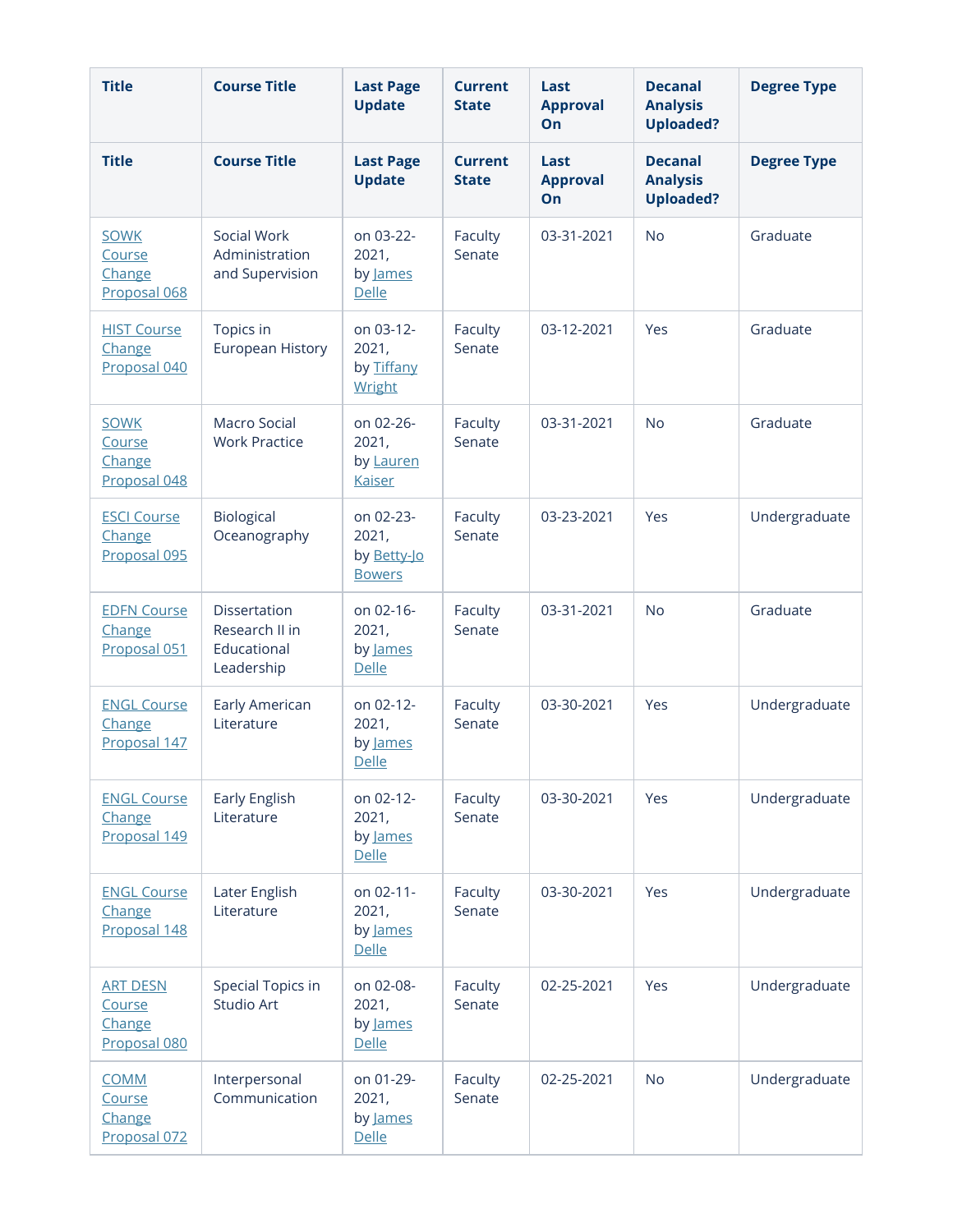| <b>Title</b>                                 | <b>Course Title</b>         | <b>Last Page</b><br><b>Update</b>              | <b>Current</b><br><b>State</b> | Last<br><b>Approval</b><br>On        | <b>Decanal</b><br><b>Analysis</b><br><b>Uploaded?</b> | <b>Degree Type</b> |
|----------------------------------------------|-----------------------------|------------------------------------------------|--------------------------------|--------------------------------------|-------------------------------------------------------|--------------------|
| <b>Title</b>                                 | <b>Course Title</b>         | <b>Last Page</b><br><b>Update</b>              | <b>Current</b><br><b>State</b> | Last<br><b>Approval</b><br><b>On</b> | <b>Decanal</b><br><b>Analysis</b><br><b>Uploaded?</b> | <b>Degree Type</b> |
| <b>ENGL Course</b><br>Change<br>Proposal 128 | Art of Film                 | on 01-25-<br>2021,<br>by James<br><b>Delle</b> | Faculty<br>Senate              | 03-23-2021                           | Yes                                                   | Undergraduate      |
| <b>GOVT New</b><br>Course<br>Proposal 028    | Global Crime and<br>Justice | on 01-25-<br>2021,<br>by James<br><b>Delle</b> | Faculty<br>Senate              | 02-26-2021                           | Yes                                                   | Undergraduate      |

- V. Proposed Curricular Frameworks for endorsement (None)
	- Undergraduate Course Proposals (Chairperson: Dr. Ollie Dreon)
	- Graduate Course Proposals (Chairperson: Dr. Tiffany Wright)
- VI. Report of the Administrative Officer (Dr. Jim Delle and Ms. Alison Hutchinson)
- VII. APSCUF report

# VIII. Visit and Proposal by Dr. Kim McCollum-Clark – see attached proposal

# **IX.** Reports of the Faculty Senate Standing Committees

Please note that committee chairs wishing to report or share documents and be added to the agenda at a meeting should email me the Senate Chairperson (*jrobinson@millersville.edu*) the week prior to a meeting.

- Academic Outcomes and Assessment (AOAC) Chairperson: Robyn Davis
- Academic Policies (APC) Chairperson: Ankur Nandedkar, see attached documents
- Academic Standards Chairperson: Ryan Wagner
- Area Curriculum Committees (ACC)
	- 1) Arts & Humanities: Becky McDonah
	- 2) Education & Human Services: Lauren Kaiser
	- 3) Social Sciences: David Owen
	- 4) Science & Technology: Betty-Jo Legutko
- Commencement Speaker:
- Cooperative Education Chairperson: Lexi Hutto (\*updated AY 19/20)
- Educator of the Year Committee (EDOY): Ex-Officio chair, Shaun Cook, see attached document
- Faculty Senate Bylaws Chairperson: Aimee Miller (\*)
- Financial Aid: Dwight Horsey
- General Education Review Committee (GERC) Chairperson: Carrie Smith
- Graduate Course & Program Review Committee (GCPRC) Chairperson: Tiffany Wright
- Honorary Degree: Alice McMurray
- Joint Senate Conference Committee Chairperson: Shaun Cook
- Judicial Board:
- Multidisciplinary Programs Curriculum Committee Chairperson: Duane Hagelgans
- Noonan Fund: Rene Munoz
- Undergraduate Course & Program Review Committee (UCPRC) Chairperson: Ollie Dreon